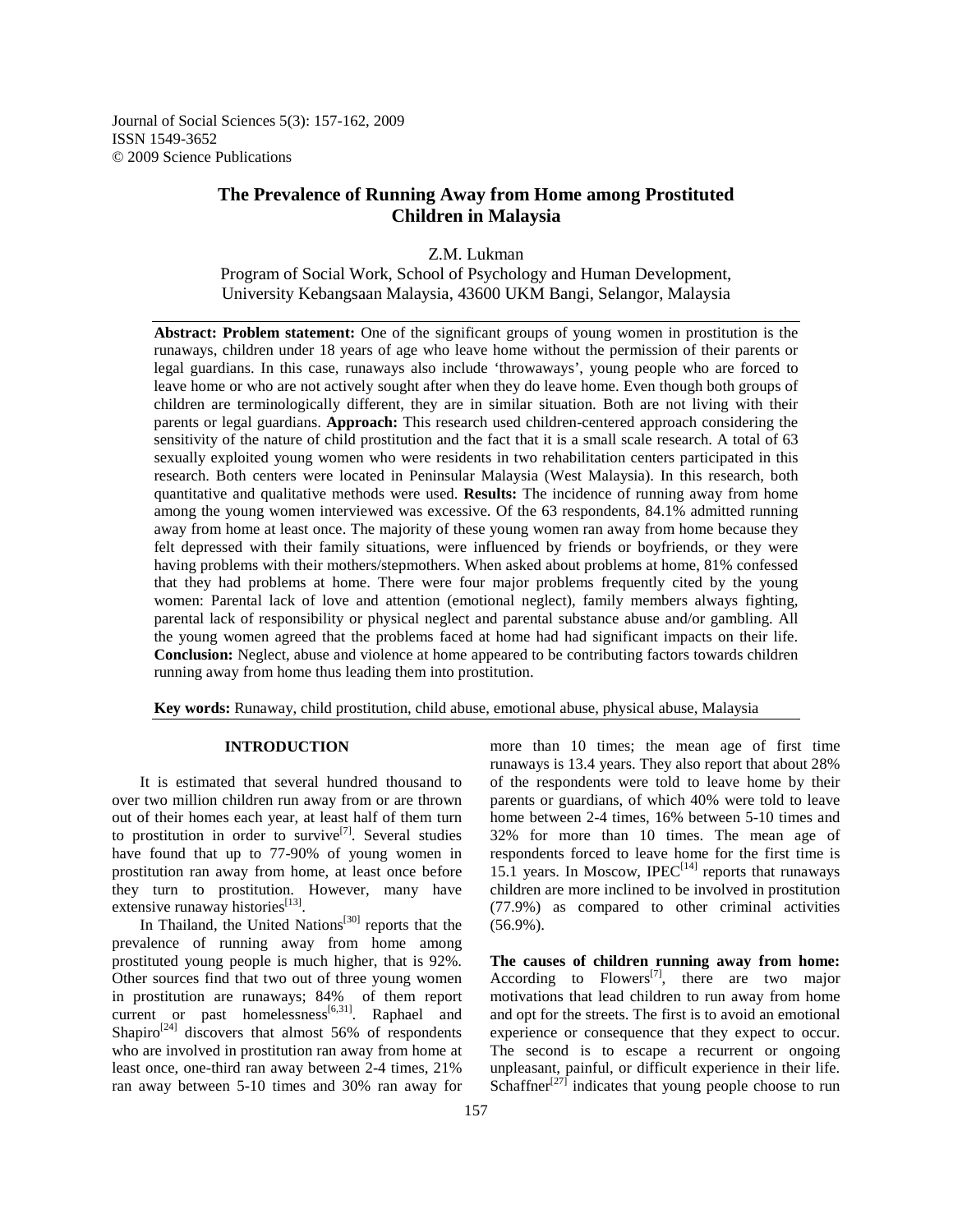away from home as a last resort in order to escape from abuse and not as a result of 'impulsive decision' by an 'incorrigible delinquent'. Many sources document that majority of these young people ran away from dysfunctional homes or homes with physically, emotionally and sexually abusive environments, such as parental harassment, violence, parental drugs and alcohol abuse, neglect and other family problems<sup>[8-10,26]</sup>. Several researchers have found that 44-77 % of young women on the streets ran away from home in order to flee from violence at home and/or in their community, including physical abuse, gun violence, gang violence and physical assaults on the way to and while in  $\text{school}^{[22]}$ .

According to Yates *et al.*<sup>[34]</sup>, young women who ran away from home and engaged in prostitution in most cases have histories of childhood abuse, particularly sexual abuse. Many studies find that 35- 73% of runaway children experienced sexual abuse whether by family members or outsiders before leaving home<sup>[27,29]</sup>. Saphira<sup>[26]</sup> reports that more than half of the runaways were victims of sexual or physical abuse at home, 25% of them were raped and almost all came from dysfunctional families. Whitbeck and  $Hovt^{[32]}$  find the percentage of children running away from home because of neglect and domestic abuse/violence is even higher. They report that 59% of respondents ran away from home because they were neglected, 28% were abandoned by parents for 24 h, 81% were pushed or grabbed in anger, 64% were threatened with a gun or knife, 18% were asked by a caregiver to perform a sexual activity and 21% were forced to engage in a sexual activity. Kamala *et al*. [17] also indicate that of 250 children interviewed, 80% left home when they were 12-16 years old. The reasons for leaving home are, above all, conflicts with their fathers (18%), violence and maltreatment by relatives or guardians (20%) and sexual abuse by relatives and members of the family (3%).

 Many scholars agree that violence and abuse at home is the biggest contributing factor as to why children run away from home  $[7,31,34]$ . Therefore, it has been argued that it is not sexual abuse, rather running away from home that leads children into prostitution<sup>[5]</sup>. Barrett<sup>[2]</sup> suggests that running away is a more salient factor for becoming involved in prostitution than childhood sexual abuse. Dean and Thomson<sup>[4]</sup> indicate most prostituted young people were initially runaways.

**The effects of running away from home:** The social control theory explains the existence of the link between running away and prostitution involvement of children<sup>[3]</sup>. The theory suggests that failures in the social bond, which arise from childhood sexual abuse, will make young people vulnerable to run away from home or families in order to join friends on the streets, who later introduce them to delinquent activities such as prostitution. Widom<sup>[33]</sup> proves that childhood sexual abuse victims are more likely to runaway from home into the streets before ending up in prostitution. In addition, McClanahan *et al.*<sup>[18]</sup> report that childhood sexual abuse victims who have run away from home are significantly more likely than non-runaways to have ever been prostituted (44.7%) and engaged in routine prostitution  $(35.6\%)$ . Silbert<sup>[28]</sup> finds that almost all the young women (96%) were runaways prior to starting prostitution and almost all the subjects (94%) felt very negatively about themselves just prior to starting prostitution.

 Running away from home may turn children to the streets and then become homeless<sup>[9,16]</sup>. McIntyre<sup>[19]</sup> reports many young people 'gravitate' towards the streets because they feel their 'street family' is able to look after their needs. In addition, they also feel wanted, nurtured, supported and protected. However, living on the streets with the vulnerability resulting from psychological effects of early sexual abuse, inferiority complex, insecurity, social dislocation, with no safe place to sleep and with little or no money for food or shelter exposes these young people to a greater danger of sexual victimization beyond exploitation through prostitution<sup>[11,22]</sup>. These children become the easiest target of pimps and sexual predators $^{[7]}$ .

 One study finds that being homeless for longer than 30 days is the single most determinative factor causing runaways to be prostitution victims<sup>[21]</sup>. This is because they will be approached for sex or lured into prostitution within 36-48 h of being on the streets<sup>[11]</sup>. Johnson $^{[16]}$  reports the longer children remain on the streets, the less likely they are to return home and the more likely they will be forced to turn to prostitution in order to survive. However, Flowers<sup>[7]</sup> argues that no matter what the reason is for the children to have left home and how long they stayed on the streets, these children are at high risk of entering prostitution since they do not have adults to care for them.

### **MATERIALS AND METHODS**

Child prostitution in nature is a difficult and sensitive subject. Still, there is an urgent need to research it<sup>[20]</sup>. One of the reasons for this research is because, as a society, we in Malaysia have very limited knowledge of the phenomenon, as well as limited explanation of the involvement of children<sup>[7]</sup> Dean and Thomson<sup>[4]</sup>. Many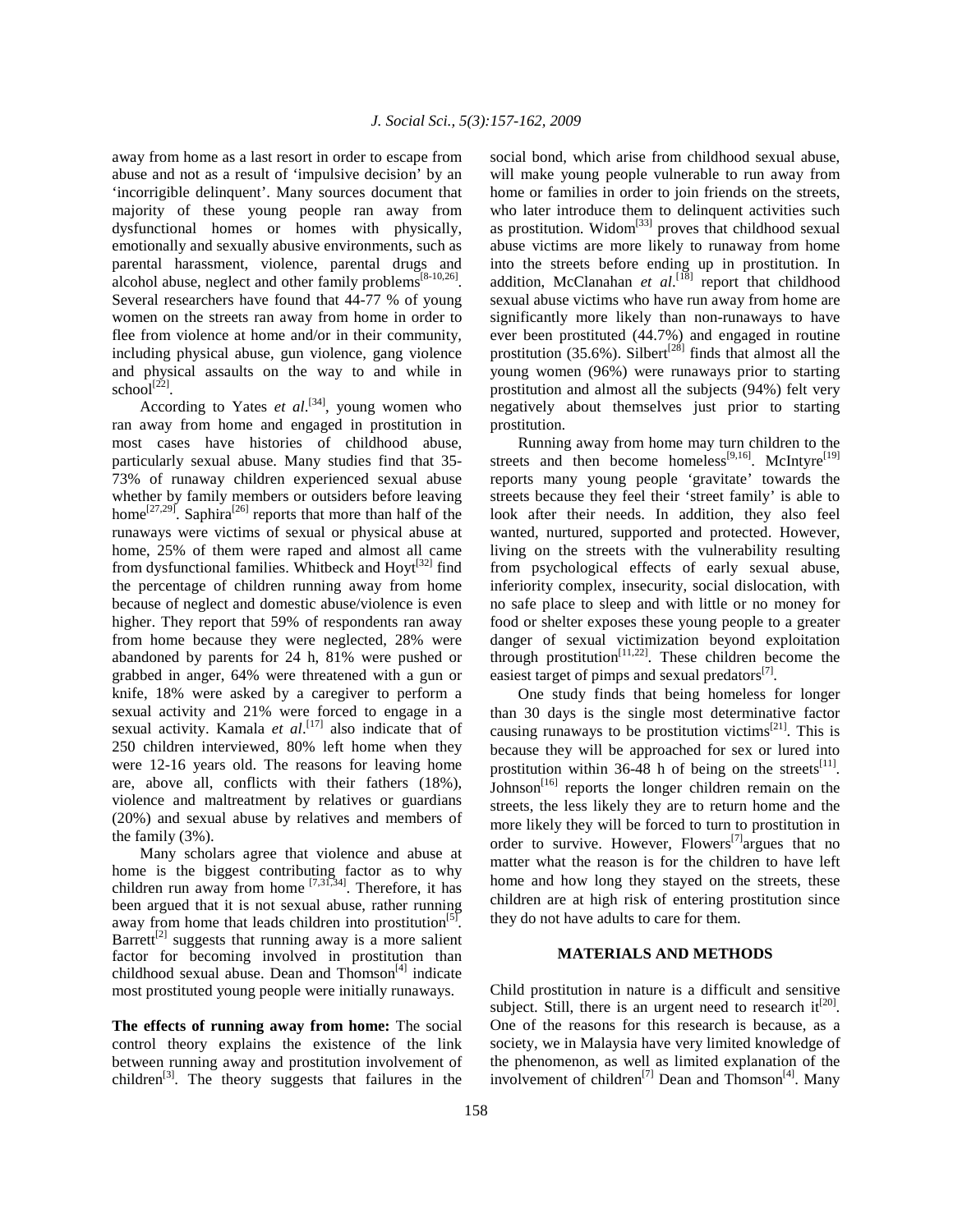aspects are still unknown and are pretty much concealed from society.

 In this research, the use of the children-centered approach would seem to be the right choice, considering that children in prostitution are victims of sexual exploitation, whereby the nature of the phenomenon is sensitive and the scale of research is small. This approach is concerned with the pressures and influences that affect children involved in research more than other approaches<sup>[1]</sup>. It has the ability to minimize any possible risk to the children resulting from the research. In principle, the approach places children at the centre of the research process, regarding them as socially competent and worthy of  $investigation<sup>[15]</sup>$ . It recognizes children as knowledgeable individuals who know about their own worlds more than adults<sup>[30]</sup>. Adults do not always know everything about children's worlds, what they are doing and thinking<sup>[25]</sup>. This approach would also be an advantage to the children because it gives them opportunities to address their situation without adult interventions.

 This research was conducted with the participation of young women safeguarded from prostitution in two rehabilitation centers. Both centers are located in Peninsular Malaysia (West Malaysia). In this research, both quantitative and qualitative methods are used. According to Poindexter<sup>[23]</sup> the use of a combination of qualitative and quantitative methods is often considered the best and most efficient approach to collecting indepth and complete information for research, since the two compliment each other and make up for what the other method lacks. The advantage of using these methods is that it allows such a difficult target group of young women in prostitution to be approached with respect to their rights, vulnerability, safety and confidentiality.

 A total of 86 sexually exploited young women were interviewed, which represents a 100% of the total residents in both centers who consented to participate in the research. However, only 63 residents were considered relevant for the research. Of those eliminated, 17 were found not involved in any activity related to prostitution, while six young women refused to take part in this research.

#### **RESULTS**

 Table 1 shows the age of respondents who participated in this survey. The youngest respondent was 13 years old and the oldest was 18. Nearly 89% of them were between 16-18 years old and about 11% were 13-15. The average age of the respondents was

| Age   | Frequency | Percentage |
|-------|-----------|------------|
| 13    |           | 1.6        |
| 14    |           | 1.6        |
| 15    |           | 7.9        |
| 16    | 14        | 22.2       |
| 17    | 14        | 22.2       |
| 18    | 28        | 44.4       |
| Total | 63        | 100.0      |

Table 2: Frequency of runaway

| Frequency of runaway | Frequency | Percentage |  |
|----------------------|-----------|------------|--|
| 1-2 times            | 19        | 35.8       |  |
| 3-4 times            | 10        | 18.9       |  |
| 5-6 times            | 11        | 20.8       |  |
| 7-8 times            |           | 7.5        |  |
| $9-10$ times         | 3         | 5.7        |  |
| More than 10 times   |           | 11.3       |  |
| Total                | 53        |            |  |

Table 3: Reasons for running away from home

| Reasons                             | Frequency | Percentage |
|-------------------------------------|-----------|------------|
| Depressed with the family situation | 15        | 28.3       |
| Influenced by a friend or boyfriend | 15        | 28.3       |
| Problems with mother/stepmother     | 12        | 22.6       |
| Fights with brother/sister          | 6         | 11.3       |
| Problems with father/stepfather     | 5         | 9.4        |
| Total                               | 53        | 100.0      |

16.95 years old. Young women of 18 years old were the majority of the respondents (44.4%) who participated in this survey.

 The incidence of running away from home among the young women interviewed was excessive. Of the 63 respondents, 84.1% (53 respondents) ran away from home at least once. Nearly 36% ran away once or twice, 39.7% between 3 to 6 times and 13.2 % between 7-10 times (Table 2). Six respondents ran away from home more than 10 times.

 Table 3 shows the majority of these young women ran away from home because they felt depressed with their family situation (28.3%), were influenced by friends or boyfriends (28.3%), or because they were having problems with their mothers/stepmothers (22.6%). A few respondents mentioned that they ran away from home because of problems they faced with their fathers/stepfathers (9.4%) and because of frequent fights they had with brothers or sisters (11.3%).

 When counterchecked with problems faced at home, 81% (51 respondents) of the 63 respondents reported they had problems at home. About 35% faced only one problem, but the majority (64.6%) had suffered from multiple problems at home (Table 4). Two respondents faced as much as five problems concurrently.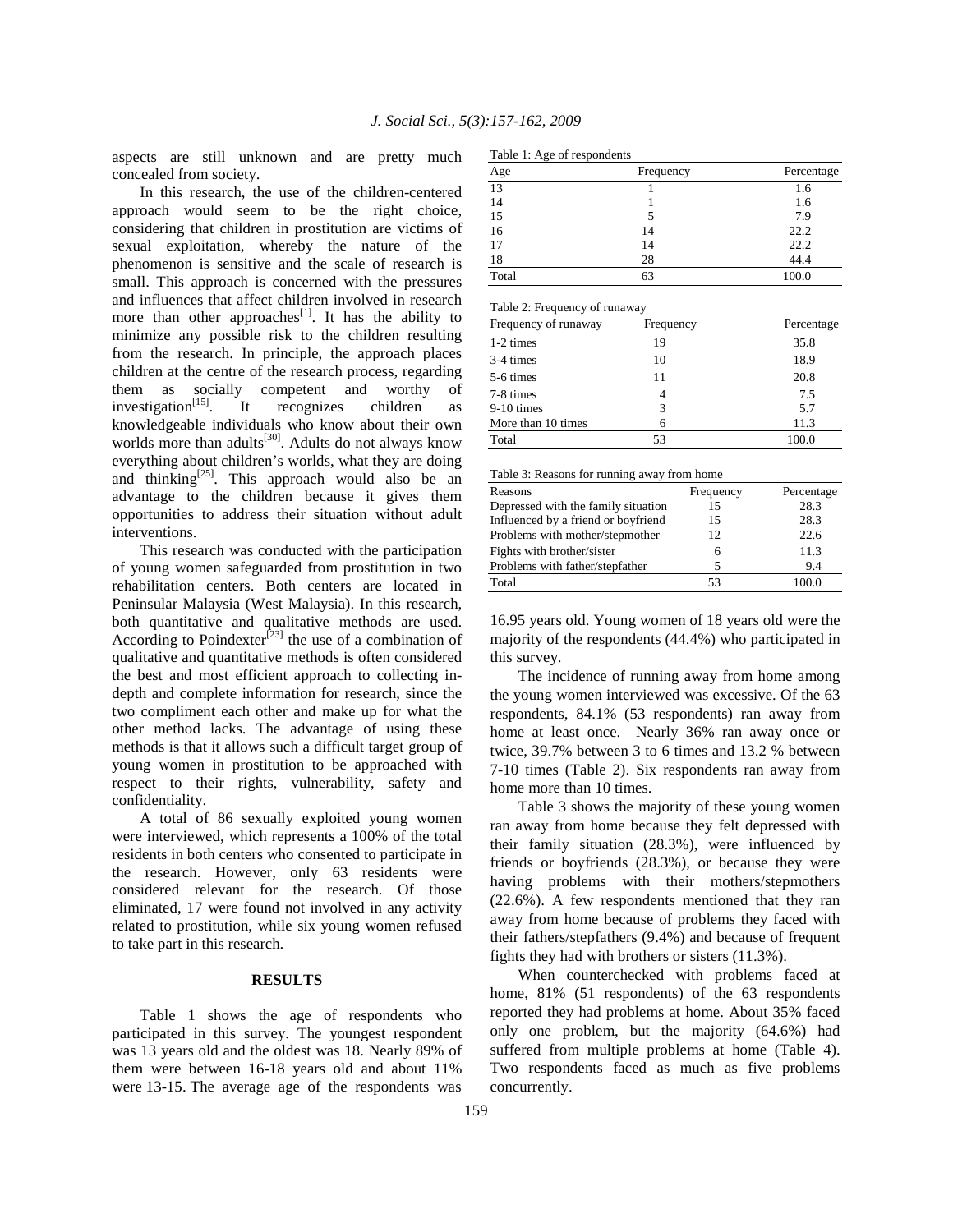| raone recurricer or propression at home |           |            |  |
|-----------------------------------------|-----------|------------|--|
| No. of problems                         | Frequency | Percentage |  |
|                                         | 18        | 35.3       |  |
|                                         | 18        | 35.3       |  |
|                                         |           | 17.6       |  |
|                                         |           | 7.8        |  |
|                                         |           | 3.9        |  |
| Total                                   |           | 100.0      |  |

| Table 5: Types of problem at home               |           |            |  |
|-------------------------------------------------|-----------|------------|--|
| Types of problem                                | Frequency | Percentage |  |
| Parental lack of love and attention             | 39        | 76.5       |  |
| (emotional neglect)                             |           |            |  |
| Family members always fighting                  | 36        | 70.6       |  |
| Parental lack of responsibility                 | 13        | 25.5       |  |
| (physical neglect)                              |           |            |  |
| Parental substance abuse                        | 8         | 15.7       |  |
| Parental gambling                               |           | 13.7       |  |
| Parental tight discipline                       |           | 7.8        |  |
| Parental mental health problem                  |           | 2.0        |  |
| $\cdot$ 1<br><b>AT . FELL</b><br>$\blacksquare$ |           |            |  |

Note: The respondents gave more than one answers

Table 6: The effect of the problems at home

| Effects             | Frequency | Percentage |
|---------------------|-----------|------------|
| Feel neglected      | 40        | 78.4       |
| Feel stress/tension | 28        | 54.9       |
| Feel no freedom     |           | 9.8        |

 Table 5 shows the list of problems faced by respondents at home. There are four major problems frequently cited by the young women: parental lack of love and attention (emotional neglect) (76.5%), family members always fights particularly between father and mother (70.6%), parental lack of responsibility or physical neglect (25.5%) and parental substance abuse and/or gambling (29.4%). A few reported they had suffered from a tight discipline at home (7.8%) and mother's mental problem (2.0%).

 All the young women who had problems at home agreed that they had had a significant impact on their life. About 78% believed the problems made them feel neglected, 54.9% experienced stress or tension and 9.8% felt a lack of freedom (Table 6). Many were found to have suffered from multiple psychological impacts.

# **DISCUSSION**

 The research finds that 84.1% of the young women interviewed were running away from home. The findings are consistent with previous studies, where 77- 90% of children in prostitution reported running from home at least once before turning to prostitution<sup>[6,7,13,31]</sup>. Yet, the current study finds that many young women had an extensive history of running away during childhood compared to the Raphael and Shapiro's<sup>[24]</sup> findings above. The reasons given for running away were primarily due to feeling depressed over the family

situation, the influence of friends or boyfriends and because of problems with their mothers/stepmothers.

 These reasons are not surprising as the majority of these young women felt neglected and stressed due to difficult life experiences at home, with parental lack of love and attention (emotional neglect), family member always fighting, parental lack of responsibility (physical neglect) and parental substance abuse and gambling. As reported by other researchers above, these young women also ran away from dysfunctional homes in order to flee from violence, physical abuse and emotional abuse<sup>[8-10,26]</sup>. Closer examination finds that young women who ran away from home at least once were vulnerable to be drawn into prostitution and even more so for those who ran away several times in their lifetime. Two respondents in this study provided a good example of this process:

 Three years ago, I thought that by running away from home, I could prove to my father that even without his love and support I would still survive and have a successful life. I was desperately trying to prove that life would be better of without him. That it was wrong of him to divorce my mother and not let me see her. I wanted him to know that he was the worst father in the world. He was cruel, ruthless and hurtful to his own daughter. I wanted him to realize that he had made the biggest mistake in his life by neglecting me and marrying my stepmother. Alas, those things never happened. Instead, I ended up being a prostitute, trading my body for money.

(Rozana, a 15 year-old victim of prostitution).

 Actually that was not the first time I ran away from home. I did more than five times before. Every time I faced disciplinary action at school, I would runaway from home … My drug problem worsened during my stay with Mamat. I became totally dependent on marijuana. Mamat would not always give me the drug for free. Sometimes, I needed to find money to buy it from him. Therefore, I traded sex with other gang members, as well as with Mamat's flatmates. Some paid for sex with money, while others with drugs.

(Dilla, a 13 year-old victim of prostitution).

 Depressed with ones family situation is part of the emotional neglect and abuse faced by these children at home. Hunter<sup>[12]</sup> finds that childhood emotional abuse is considered more significant in relation to the involvement of young women in prostitution than childhood sexual and physical abuse. She reports that of the 123 survivors of prostitution, 85% reported having a history of incest, 90% a history of physical abuse and 98% a history of emotional abuse during childhood. Emotional neglect and abuse turns the children to the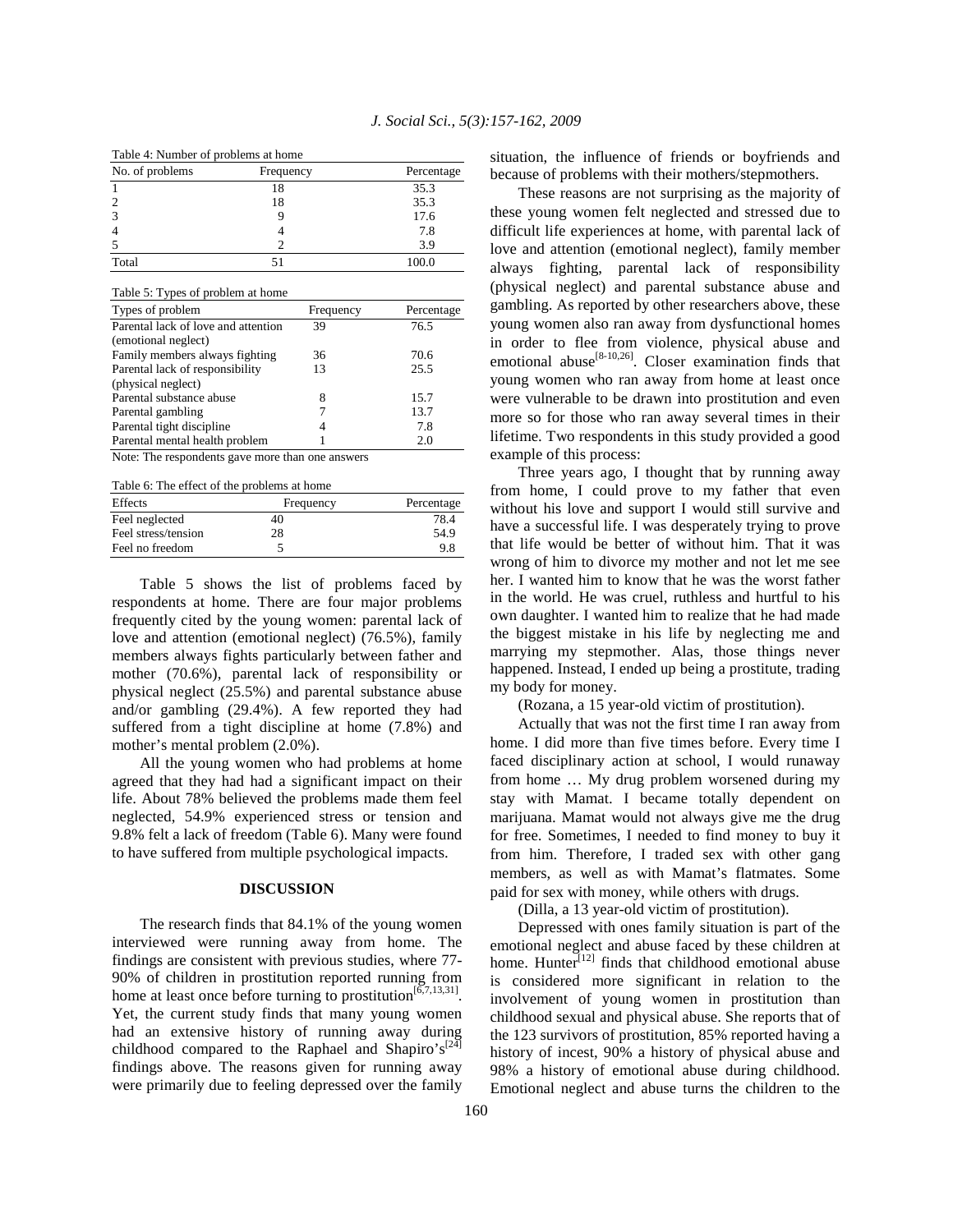streets to find love and affection they lost or never received from their own families $[4,7]$ .

# **CONCLUSION**

 To sum up, neglect, abuse and violence at home appear to be contributing factors towards children running away from home, thus leading them into prostitution. It is important to note that not all runaway children end up in prostitution and that not all prostituted children are runaways. However, an unstructured and unsupervised childhood, emotional deficiencies and other family crises increase the probability that runaways will engage in prostitution.

#### **ACKNOWLEDGEMENT**

 The researcher is greatly indebted to Mr. Simon Hackett for his willingness to supervise this research and to the Malaysian Public Service Department and the University Kebangsaan Malaysia for their financial support.

### **REFERENCES**

- 1. Barker, J. and S. Weller, 2003. Is it fun? Developing children centered research methods. Int. J. Sociol. Soc. Policy, 23: 33-58. DOI: 10.1108/014433303 10790435
- 2. Barrett, D., 1998. Young people and prostitution: Perpetrators in our midst. Int. Rev. Law Comput. Technol., 12: 475-486. DOI: 10.1080/13600869855315
- 3. Brannigan, A. and E.G. Van Brunschot, 1997. Youthful prostitution and child sexual trauma. Int. J. Law Psychiatry, 20: 337-354. PMID: 9347396.
- 4. Dean, R. and M. Thomson, 1998. Teen prostitution. Lucent Books, Inc., San Diego, CA., ISBN: 1560065125.
- 5. Dorman, P., 2001. Child labor in the developed economies. IPEC, International Labor Office, Geneva, ISBN: 9221123928.
- 6. Farley, M. and V. Kelly, 2000. Prostitution: A critical review of the medical and social sciences literature. Women Crimin. Justice, 11: 29-64. DOI: 10.1300/J012v11n04\_04
- 7. Flowers, R.B., 2001. Runaway Kids and Teenage Prostitution: America's Lost, Abandoned and Sexually Exploited Children. Greenwood Press, Westport, CT., ISBN: 0275973425.
- 8. Freed, W., 2003. From duty to Despair: Brothel Prostitution in Cambodia. In: Prostitution, Trafficking and Traumatic Stress, Farley, M. (Ed.). Haworth Maltreatment and Trauma Press, New York, ISBN: 0789023792, pp: 133-146.
- 9. Goulden, C. and A. Sondhi, 2001. At the Margins: Drug use by Vulnerable Young People in the 1998/99 Youth Lifestyles Survey. Home Office Research Study 228. Home Office Research, Development and Statistics Directorate. London, ISBN: 1840827637.
- 10. Hay, M.D., 2004. Commercial sexual exploitation of children and youth. Br. Columbia Med. J., 46: 119-122. http://www.bcmj.org/commercialsexual-exploitation-children-and-youth
- 11. Hosey, J. D. and Clune, 2002. We can do better: Helping prostituted women and girls in Grand Rapids make healthy choices -A prostitution round table report to the community. Nokomis Foundation, Grand Rapids, MI. http://www.nokomisfoundation.org/documents/We CanDoBetter.pdf
- 12. Hunter, S.K., 1994. Prostitution is cruelty and abuse to women and children. Michigan J. Gender Law,  $1:$   $1-14.$ http://scholar.google.com.pk/scholar?hl=en&lr=&q =info:KMTHcyNSU5oJ:scholar.google.com/&outp ut=viewport&pg=1
- 13. Hwang, S.L. and O. Bedford, 2004. Juveniles' motivations for remaining in prostitution. Psychol. Women Q., 28: 136-146. DOI: 10.1111/j.1471- 6402.2004.00130.x
- 14. IPEC., 2002. In-depth analysis of the situation of working street children in Moscow 2001. IPEC, International Labor Office, Moscow, ISBN: 9221129896.
- 15. James, A., C. Jenks and A. Prout, 2002. Theorizing Childhood. Polity Press, Cambridge, ISBN: 0745615651.
- 16. Johnson, J.J., 1992. Teen Prostitution. Franklin Watts, New York, ISBN: 0531152561.
- 17. Kamala, E., E. Lusinde, J. Millinga, J. Mwaitula, M.J. Gonza, M.G. Juma and H.A. Khamis, 2001. Tanzania-Children in prostitution: A rapid assessment. IPEC, International Labor Office, Geneva, ISBN: 9228326.
- 18. McClanahan, S.F., G.M. McClelland, K.M. Abram and L.A. Teplin, 1999. Pathways into prostitution among female jail detainees and their implications for mental health services. Psychiatr. Serv., 50: 1606-1613. PMID: 10577881.
- 19. McIntyre, S., 1999. The Youngest Profession-The Oldest Oppression: A Study of Sex Work. In: Child Sexual Abuse and Adult Offender, Bagley, C. and K. Mallick (Eds.). New theory and research. Ashgate, London, ISBN: 184014839X, pp: 159-192.
- 20. Montgomery, H., 2001. Modern Babylon? Prostituting children in Thailand. Berghahn Books, New York, ISBN: 9781571813183, pp: 224.